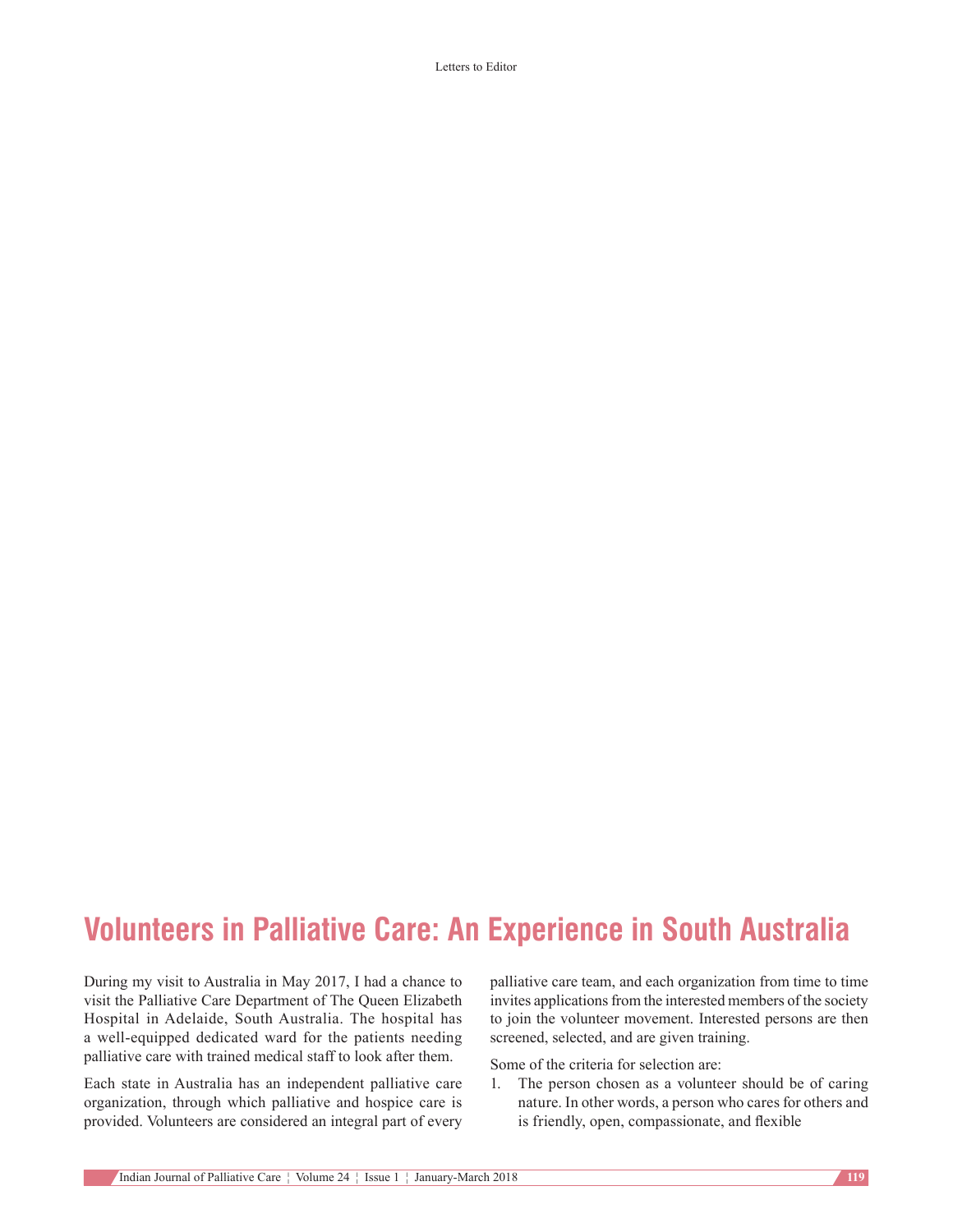- 2. They should be willing to share his/her time, skills, and life experiences with others
- 3. They should be well respected and valued by others in their own community and others. This quality is given special importance as the palliative care service work closely with Aboriginal communities.

Volunteers who work with Aboriginal families are usually from these communities. Aboriginals follow certain customs and rules and role of a community chief is very important. Volunteers working with them are required to be familiar with these customs and need to get permission of the chief before they can act. Aboriginal Australians usually prefer to look after their loved ones and prefer to keep them at home rather than admitting them in a hospital, hospice, or aged care home. Therefore, many noncurative, palliative patients from the Aboriginal families are kept at home, and the volunteers are required to reach out to the place of their residence, which often could be a remote location. Although some members from these communities have assimilated with the mainstream society, most of them still live in the outback, away from the cities.

At these locations, the volunteers need to look for, find, and get help to provide:

- 1. Resources: Equipment needed to take care of the patient at home. These may include beds and wheelchairs
- 2. Find a way to bring together caregivers, members of the family and community to talk about sensitive issues, and which include moving the patient to a hospital or hospice
- 3. Caregiving tips and advice to the family and caregivers, on how to take care of the patient and how to make him/ her more comfortable
- 4. Volunteer needs to act as liaison between the medical team and the patient and sometimes assist in management of symptoms
- 5. Link the families with the agencies providing financial help
- 6. Support the family to meet their cultural obligations
- 7. Support or find support for the family members with emotional and spiritual concerns
- 8. Counsel and support the patients and families in grief.

Aboriginal centers for medical help and Aboriginal health service, general practitioner doctors or practicing nurse in that area usually works with these volunteers to provide the palliative care to the patients residing in remote area.

Once the volunteers are selected, they are trained by respective palliative care organizations and are covered by policies of these organizations, which include clauses such as safeguarding patient's confidentiality and family matters. Training includes listening skills, communication, basic understanding of life-limiting diseases, dying process (end of life), bereavement loss, coping with loss, and grief. Once they successfully complete the training, all the volunteers are given a ID by the respective organization identifying them as a volunteer in palliative care for that state or an area. These volunteers are then considered as

an essential part of the multidisciplinary team of specialist palliative care providers.

Volunteers are expected to give around 3–4 h of their time per week and are expected to offer this time to support the patients in the palliative care ward of the hospitals, hospices, aged care homes, or at patient's homes. Although volunteering service is offered free, some state organizations compensate or reimburse the volunteers for their efforts and expenses. Financial support needed for running a volunteer program usually comes from the donations(from patients and their relatives and friends) and monetary assistance offered by the Commonwealth Department of Health and Aged Care, Federal Government of Australia.

In "The Queen Elizabeth Hospital Palliative Care Ward," the doctors on rounds spend at least 45–50 min with each patient and everything that is communicated between the doctor and the patient is recorded and documented electronically using a bedside computer monitors. This also includes knowing patient's wishes and preferences about involving volunteer service, the type of involvement, and the time commitment of the volunteer required for an individual patient.

Duties of the volunteers can be broadly stated as:

- 1. Provide companionship to the patient and family
- 2. Listening to and giving emotional support to the patient and family
- 3. Giving respite to the caregiver
- 4. Providing help in shopping and other household chores
- 5. Provide transportation, including ambulance, to clinics, hospitals
- 6. Reading books, newspapers, etc., to the patient
- 7. Giving support to the members of the family to cope with the loss, grief and bereavement.

Besides these, some volunteers also offer services in host of complementary therapies. These volunteers are specially trained for such duties and are certified to offer these therapies. Counseling is usually not done by the volunteers although some volunteers may assist a certified counselor if required. Palliative counselling is done by the palliative doctors, and if patients have complex psychosocial needs, a qualified and experienced counselor does the job.

Apart from these regular Palliative Care Volunteering Services, Government of South Australia runs a service called "Carer Support" designed specially to assist caregivers of patients:

- 1. With intellectual disability
- 2. With autism spectrum disorder
- 3. With physical disability
- 4. With other mental illness
- 5. With chronic physical illness
- 6. Aged, weak, frail, or with dementia.

"Carer Support" is usually free or is provided with a nominal charge. State and federal government provides the funds.

These volunteers are specially trained for specific duties. They provide: